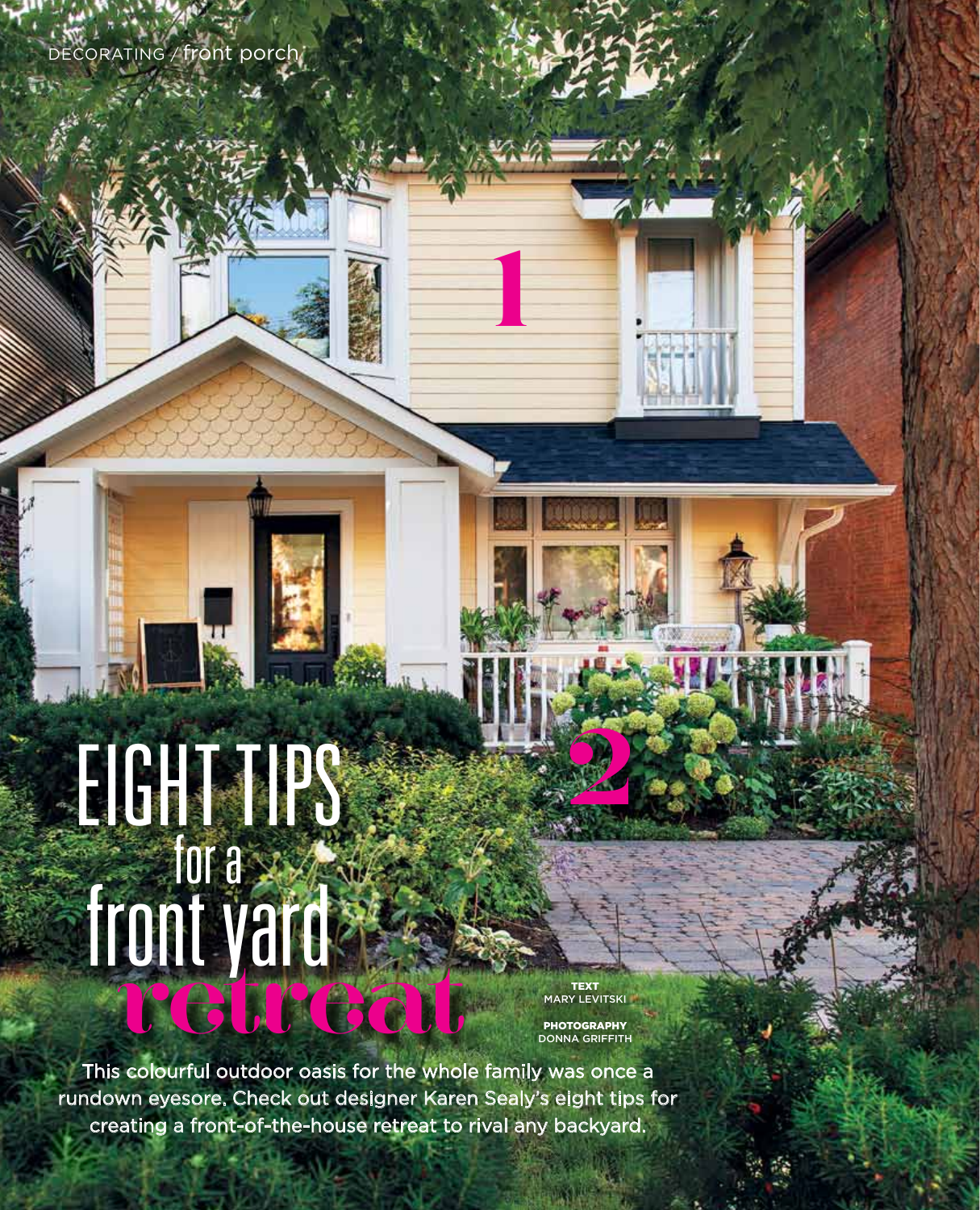Apart from padding out to get the morning paper or let the dog do its business, people often don't spend much time on their front porches. If you ask Toronto-based designer Karen Sealy, that's a huge waste. "Canadian summers are always too short," says Karen, "so when the weather's warm, we ought to take advantage of every square inch of outdoor space."

## 1. Set the tone. " Decor

starts well before you step through the front door," says Karen. " It begins on the side walk." The porch, what she calls a "half way space," should give a taste of the interior – in this case, a bright and colourful family home. But it should also speak to its natural surround ings, hence the multi tude of potted plants.

DESIGN, Sealy Design, sealydesigninc.com; **DOORS, WInDOWS ,** Stone River Windows + Doors.

### 2. Lend a sense of pri - VACY. A front porch

can feel just as secluded as a backyard. Layers of lush greenery separate this little haven from the busy street beyond. " This kind of green 'fence' is a lovely way to cut down the noise in a manner that's cozy

for you and pretty for your neighbours," says Karen. The chunky spindles she chose for the railings (made to mimic the original juliet balcony above) also serve as a great privacy screen.

### 3. Reference the sur roundings in your DECOR CHOICES. The

wicker furniture set echoes the home's white and butter yel low facade, and its lattice detail emulates the original stained glass windows. The connection between the indoors and out is heightened with accessories in green, purple and pink jewel tones – a palette from Mother Nature's handbook – and bold floral patterns.

**armChairs, ottoman,** The Muskoka Store; **side table,** I KEA; **T OSS CUSHI ONS** (throughout), Home Sense.





## 4. Decorate with f lowers fresh ly picked from your own garden (where e lse?).

Windowsills, both interior and exterior, make for ideal display spots. Here, an array of blooms is showcased in a collection of glass vases, bottles and jars. " Half of them came from Value Village and some are old Mason jars," says Karen. Each vessel holds a different blossom, which amounts to a look that's charmingly eclectic, befitting the rustic setting.